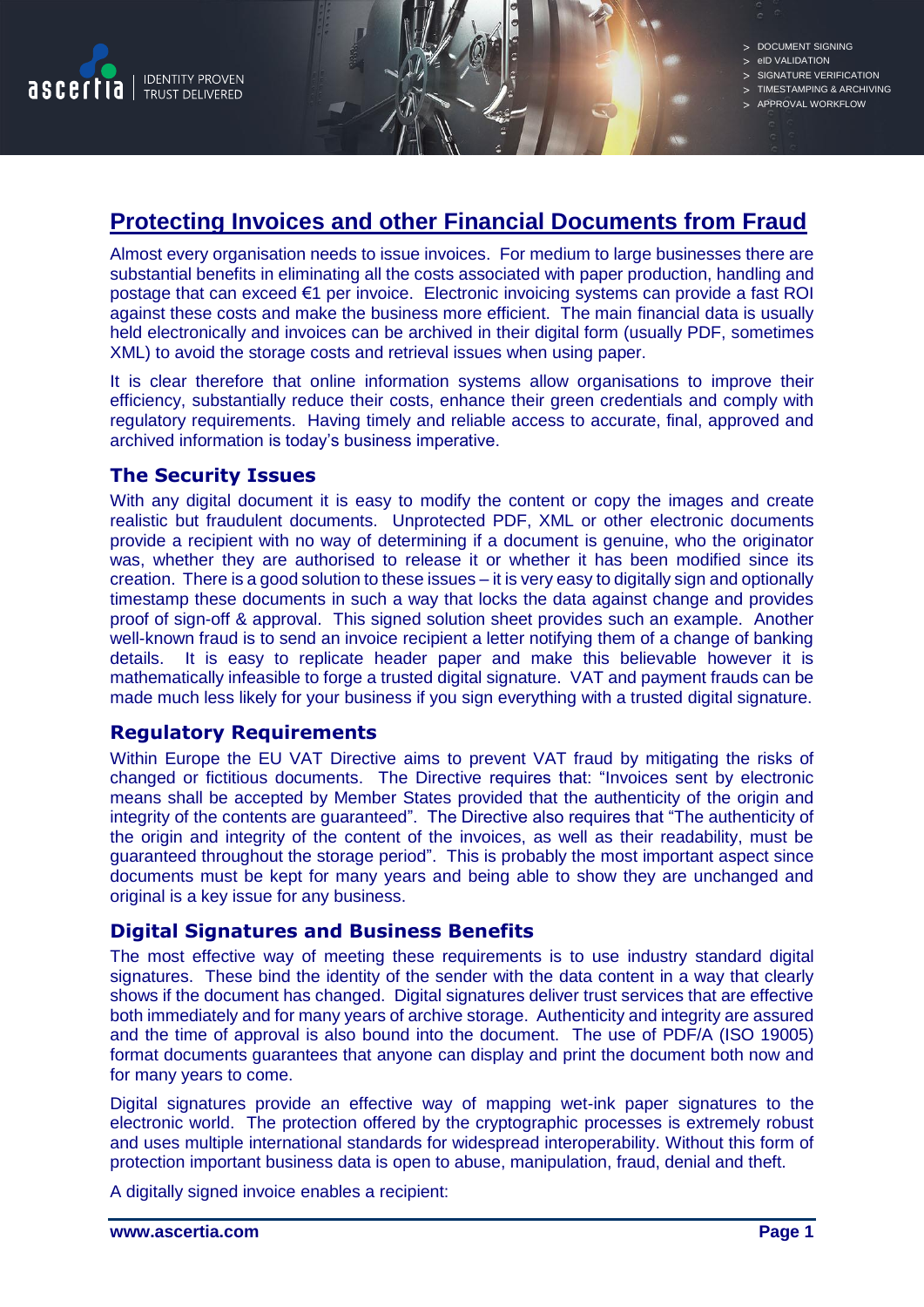

- $\div$  To confirm who sent the invoice, when they signed it and their current trust status (by checking and validating the signers digital certificate)
- $\div$  To confirm the document has not been changed either now or later, be it weeks, months or even years (by verifying the digital signature)
- $\div$  To confirm the originator meant to send it it is not a draft unsigned document and that the originator cannot deny approving and sending it (by verifying the signature)
- $\div$  To save time and substantial monthly costs in invoice printing, paper, postage and archive/storage (by enabling paperless workflows)
- To meet the needs of the EU VAT Directive and where required using Qualified Electronic Signatures to ensure signature acceptability within the EU

National laws can also be met see [http://en.wikipedia.org/wiki/Digital\\_signatures\\_and\\_law](http://en.wikipedia.org/wiki/Digital_signatures_and_law) for a useful set of reference data.

## **Ascertia's Products and Solutions**

The Ascertia ADSS Server has been designed to make it easy to add (or retro-fit) effective and flexible document signing services to a range of business applications. Adding trust to invoices is just one example of where digital signatures bring value. Other documents such as orders, quotations, proposals, tenders and receipts all benefit from using trust services to provide evidence of formal sign-off and release. Final, released documents can now be seen to be approved on behalf of the legal entity and the data within them cannot be changed. PDF, PDF/A, XML and other forms of data can all be signed.

ADSS Server is of value to organisations because it provides:

- $\triangle$  An effective way of safeguarding organisational identity and its financial documents
- $\triangle$  An effective way of confirming the accuracy and integrity of documents to third parties
- $\triangle$  An effective way of minimizing fraud committed using fake corporate identities
- Multiple easy ways of adding security to existing business applications using watched folder processing, email or high level APIs
- An immediate way of complying with the EU directive and applicable local legislation

Digital signatures can be applied to documents as they are output by the business application as shown below. A separate solution sheet deals with workflow sign-off and approval and multi-user signed requests to authorise the use of a corporate signing key.



Example 1 offers a very easy to implement approach using ADSS AFP (Auto File Processor) a watched folder application to read, digitally sign and output signed documents. Multiple folders can be used to identify different document types and signing keys if required. AFP can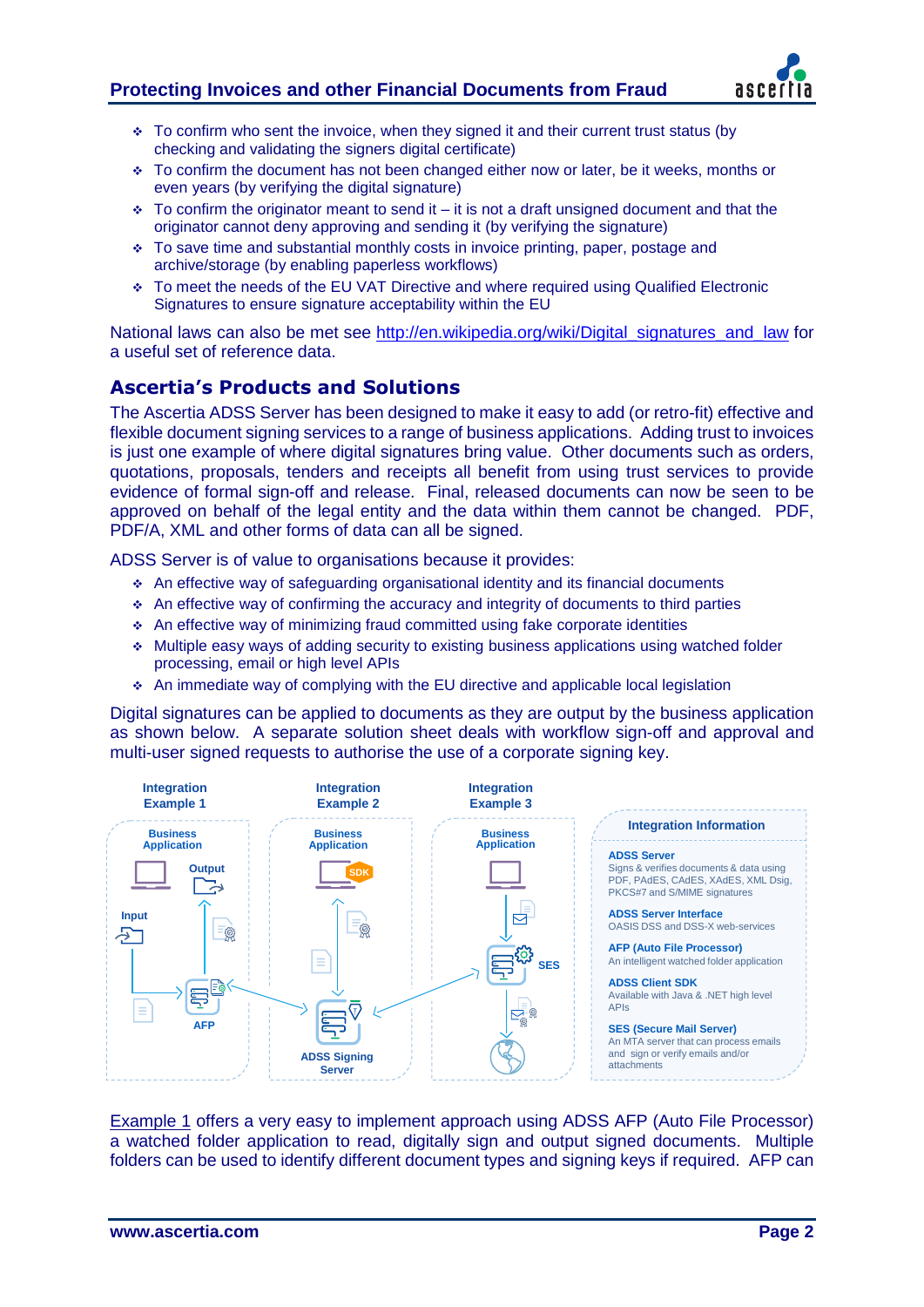

also create PDFs from other document types and also insert blank signature fields as part of the preparation process. No integration effort is required for this.